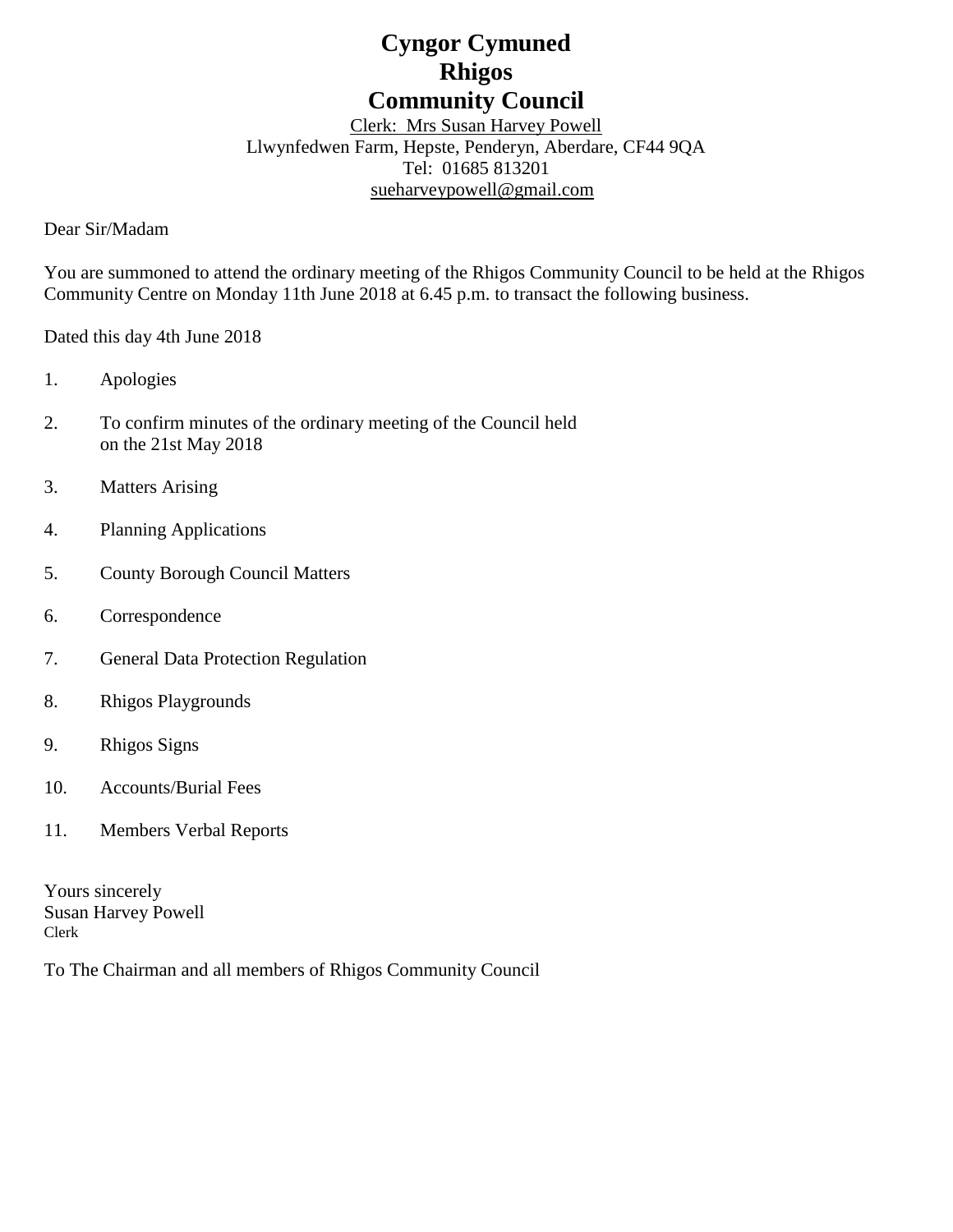# **Rhigos Community Council**

| May 2018 at 6.45 p.m.                                                                                                                | Minutes of the ordinary meeting of Rhigos Community Council held at Rhigos Community Centre on Monday 21st |  |  |  |
|--------------------------------------------------------------------------------------------------------------------------------------|------------------------------------------------------------------------------------------------------------|--|--|--|
| Present:                                                                                                                             | Cllrs. P Oliver, H Wagner, G Thomas, L Leach, S Maull, O Morgan                                            |  |  |  |
| Apologies:                                                                                                                           | Cllr. A Tobin, C Hopes, M Pope, M Evans                                                                    |  |  |  |
| 2018/44                                                                                                                              | <b>Minutes</b>                                                                                             |  |  |  |
| It was resolved to confirm Minutes of the Ordinary Meeting of the Council held on 21st May 2018                                      |                                                                                                            |  |  |  |
| 2018/45                                                                                                                              | <b>Election of Officers</b>                                                                                |  |  |  |
| <b>Chairman:</b><br>Cllr Maull proposed Cllr. P Oliver, seconded by Cllr. Wagner                                                     |                                                                                                            |  |  |  |
| <b>Vice- Chairman:</b>                                                                                                               | Cllr. Oliver proposed Cllr. H Wagner, seconded by Cllr. Maull                                              |  |  |  |
| 2018/46                                                                                                                              | <b>Declaration of Interest</b>                                                                             |  |  |  |
| 2018/56 b Cllr. Wagner declared an interest and left the meeting as she is on the Youth Club committee                               |                                                                                                            |  |  |  |
| 2018/47                                                                                                                              | <b>Matters Arising</b>                                                                                     |  |  |  |
| a. Bike Track Cwm Hwnt - there are still some pre-application consultations outstanding therefore it is<br>still a 28 day allowance. |                                                                                                            |  |  |  |
| 2018/48                                                                                                                              | <b>Planning</b>                                                                                            |  |  |  |
| It was resolved to note:                                                                                                             |                                                                                                            |  |  |  |
| No planning received.                                                                                                                |                                                                                                            |  |  |  |
| 2018/49                                                                                                                              | <b>County Borough Council Matters</b>                                                                      |  |  |  |
| his attention.                                                                                                                       | It was resolved that the following complaints be passed on to Councillor G Thomas for                      |  |  |  |

- a. The fence is broken around the park opposite the community centre, some palettes and a lot of litter has been left there.
- b. There is knot weed near Cefn Farm in Cwm Hwnt
- c. Can we have an update on the Post Office.
- d. Recycling bags RCT have said they can be left at the community centre. The centre is open every Tuesday afternoon. Cllr. Maull reported that there was a van in the village recently giving out recycling bags.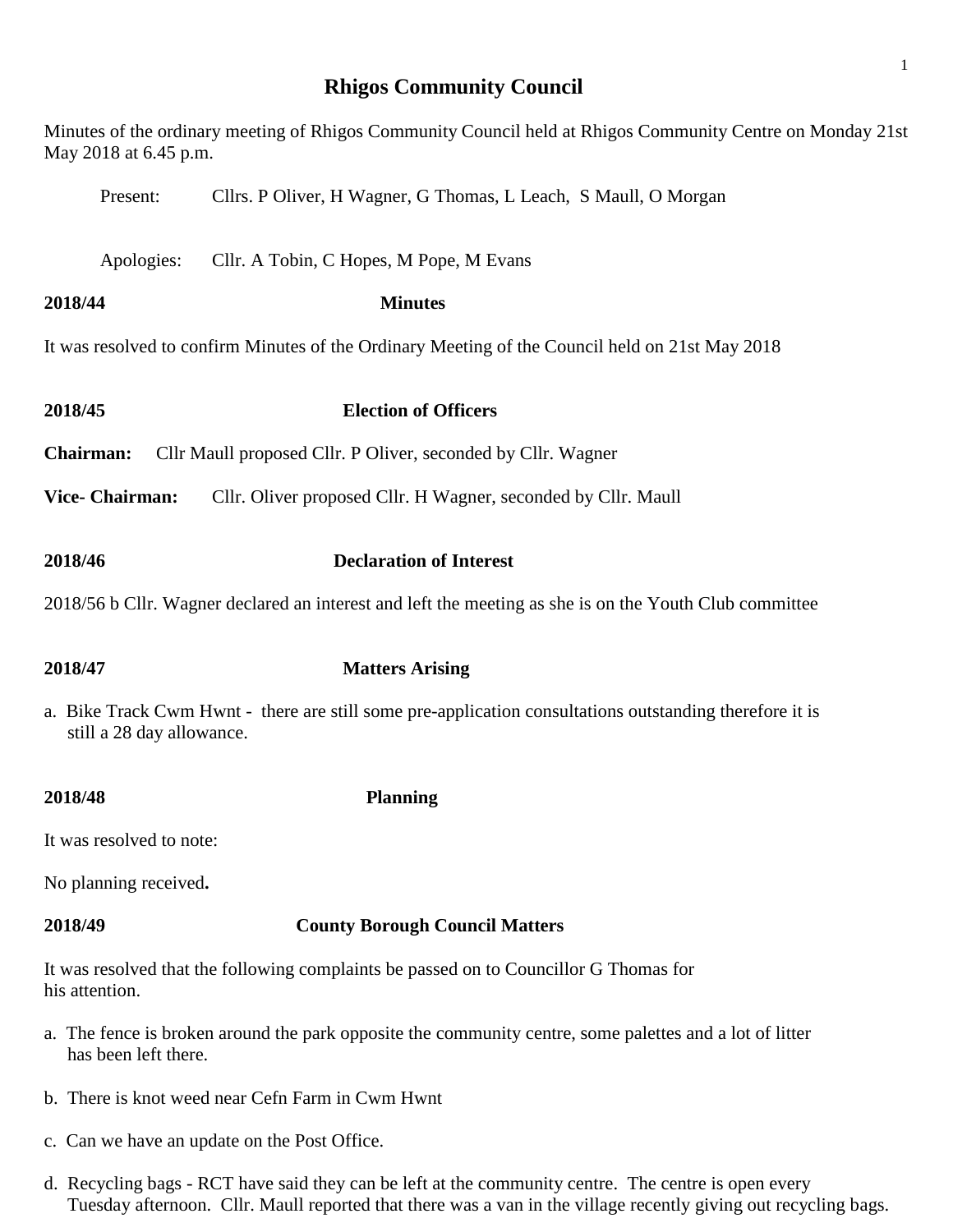Also the mobile library carries bags.

- e. Telephone box the receiver has been replaced but it is still not working.
- f. Could the grass be cut on the verges approaching Hirwaun roundabout.
- g. Beacons Reclamation are parking a van with an advertising board on Hirwaun roundabout.
- h. The concrete edging outside a house in Heol y Bryn is dangerous.
- i. The pavements are bad all around the village especially the one near the play area.
- j. Thee is a settee in the garden of a house in Heol y Bryn owned by Trivallis.
- k. A mess has been left in Heol y De by drainage contractors.

### **2018/50 Correspondence**

It was resolved to receive the following correspondence.

a. Minutes & Agenda One Voice Wales

### **2018/51 Independent Remuneration**

It was agreed to adopt the following statutory remunerations,

- a. Care for dependents £200.00
- b. Chairman's Allowance £100.00

It was agreed to adopt the following mandatory remuneration,

a. Travelling expenses for council business.

### **2018/52 General Data Protection Regulation**

An email has been received stating that smaller council's may not need to appoint a data Protection Officer. Policies will be adopted at the next meeting.

### **2018/53 Rhigos Playgrounds**

a. Heol y Bryn playground – Cllr. Evans was not at this meeting.

b. The Old Adventure playground – The padlock has been replaced and keys cut. The payment date will run from 1st April and not January as previously agreed. Insurance is needed which could cot about £3 - £4 per head. Also the joining fee for the Allotments Society is about £3 - £4 per head. Cllr. Wagner has a meeting with Pen y Cymmoedd to discuss funding. Cllr. Morgan has not yet been able to sort out a container..